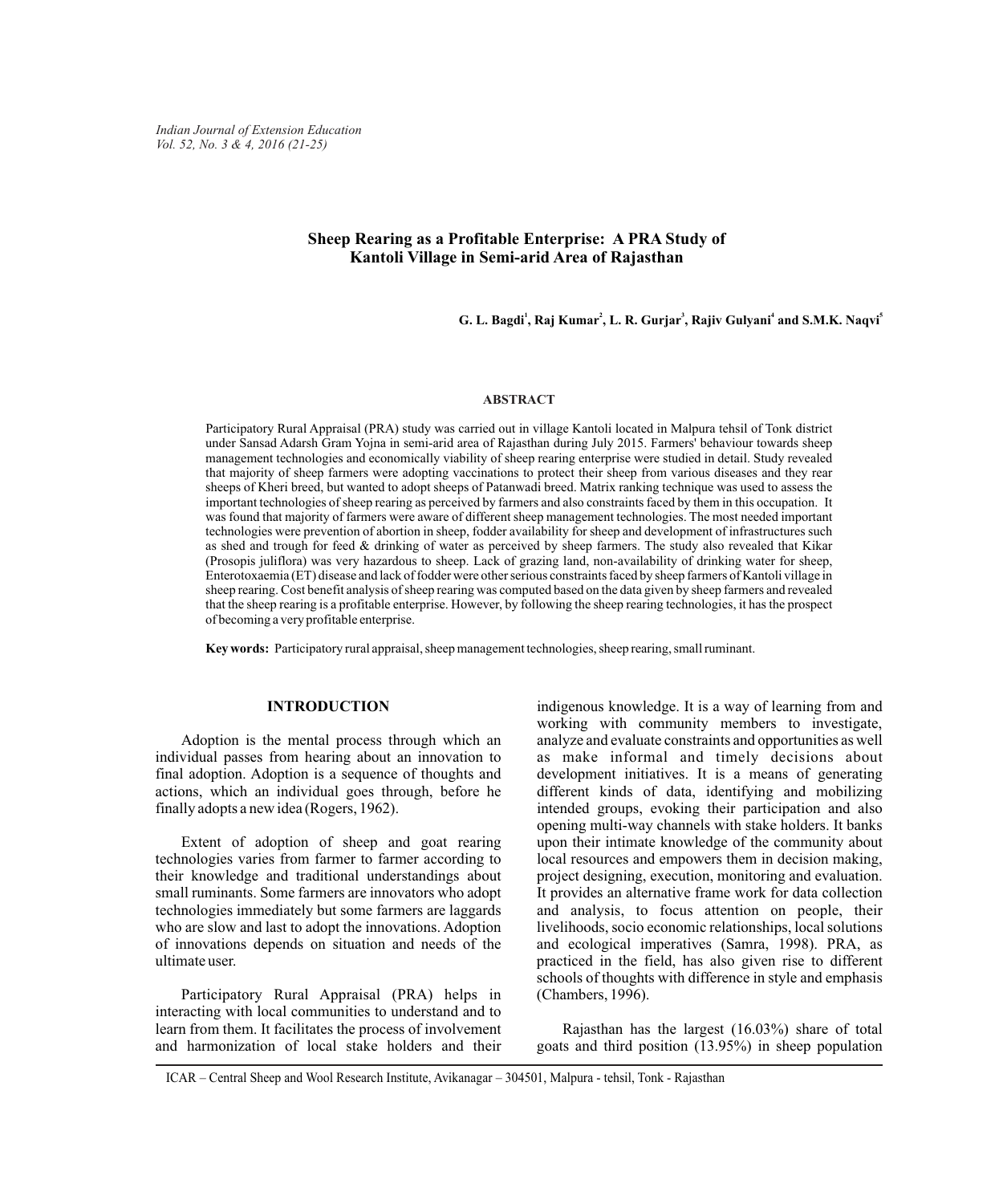after Andhra Pradesh and Karnataka in the country as per 19th livestock census 2012. It shows that the demographic conditions of Rajasthan state are very conducive for small ruminants. According to 19th livestock census of India 2012, sheep population has decreased by 18.86 per cent in Rajasthan and by 9.07 per cent in the country over the 2007 livestock census. The Goat population has also declined by 3.82 per cent in 2012, but it has remained almost static in Rajasthan. Even though population share of small ruminants in Rajasthan state is higher as compared to other states in the country, their population has decreased considerably during the five years from census 2007 to census 2012. Keeping these points in mind this study was undertaken with the main objective to assess the adoption behaviour of sheep farmers towards sheep management technologies and profitability of sheep rearing in semi-arid region of Rajasthan.

### **METHODOLOGY**

A PRA study was carried out in July, 2015 in Kantoli village to assess profitability of sheep rearing and adoption behaviour of farmers towards small ruminants (sheep and goat) management technologies developed and tested by Central Sheep and Wool Research Institute (CSWRI), Avikanagar. Kantoli village was selected purposively in the study because this village has been selected under Sansad Gram Yojana in 2015. Consequently, the CSWRI, Avikanagar also adopted this village recently and provided various sheep rearing technologies regularly free of cost to all 24 sheep farmers according to need and suitability.

**Location of the study:** Kantoli is a small village located in Malpura tehsil of Tonk district in semi-arid area of Rajasthan with total 725 families, population 3960 of which 2036 are males while 1924 are females and 534 children (Population Census 2011). The literacy rate of this village was 60.25 per cent compared to 66.11 per cent of Rajasthan and its male and female literacy was 75.70 and 43.64 per cent, respectively (Census 2011). Majority of families in this village were engaged in cultivation, dairying and agricultural labourer. Only 24 families were engaged in sheep rearing while 70 families were also rearing goats along with other livelihood activities. All the 24 sheep farmers were considered as respondents for this PRA study (Fig. 1).

**About Participatory Rural Appraisal (PRA):** In PRA, off-setting bias is an important methodology for bringing out real facts about the village in neutral or unbiased situation. It aims at off-setting such biases by being relaxed and not rushing, listening and not lecturing, probing and not speeding indifferently and looking for participation of poor and other weaker sections of local communities (Chambers, 1993). According to Robert Chambers (1994) Participatory Rural Appraisal (PRA) describes a growing family of approaches and methods to enable local people to share, enhance and analyze their knowledge of life and conditions, to plan and to act. PRA has sources in activist participatory research, agroecosystem analysis, applied anthropology, field research on farming systems, and rapid rural appraisal (RRA). In RRA information is more elicited and extracted by outsiders; in PRA it is more shared and owned by local people.

PRA is a means of generating different kinds of data, identifying and mobilizing intended groups, evoking their participation and also opening multiway channels with stake holders. This banks upon the intimate knowledge of the community about local resources and empowers them for decision making, project designing, execution, monitoring and evaluation. It provides an alternative frame work for data collection and analysis, to focus attention on people, their livelihoods, socio economic relationships, local solutions and ecological imperatives (Samra, 1998). Triangulation is cross checking of information generated during PRA. It is an important component of the exercise in which trustworthiness, credibility, reliability and validity of data are tested through various methods. Data collected are put before a group of people for their conscious view about the facts. The different dimensions for triangulation depend upon interdisciplinary team composition. It concludes method of data collection, location, source of data and the time of generating information. Hence, the PRA techniques were applied in this study to assess the farmers' behaviour towards small ruminant management technologies, constraints faced by them in sheep & goats rearing and also cost benefit analysis of sheep rearing enterprise. Singh *et al.*, (2015) reported that the main constraints in the adoption of advanced dairy production technology as expressed by the members of dairy cooperative societies were low draft capacity of crossbreed male, less area under fodder crops, shortage of water for green fodder production, inadequate and costly medicines, nonremunerative price of milk, low conception rate through A.I., non-availability of mineral mixture. Manhas et al., (2016) in a study on entrepreneurial behavior of dairy farmers of Jammu region found that majority of the respondents have medium level of entrepreneurial behavior.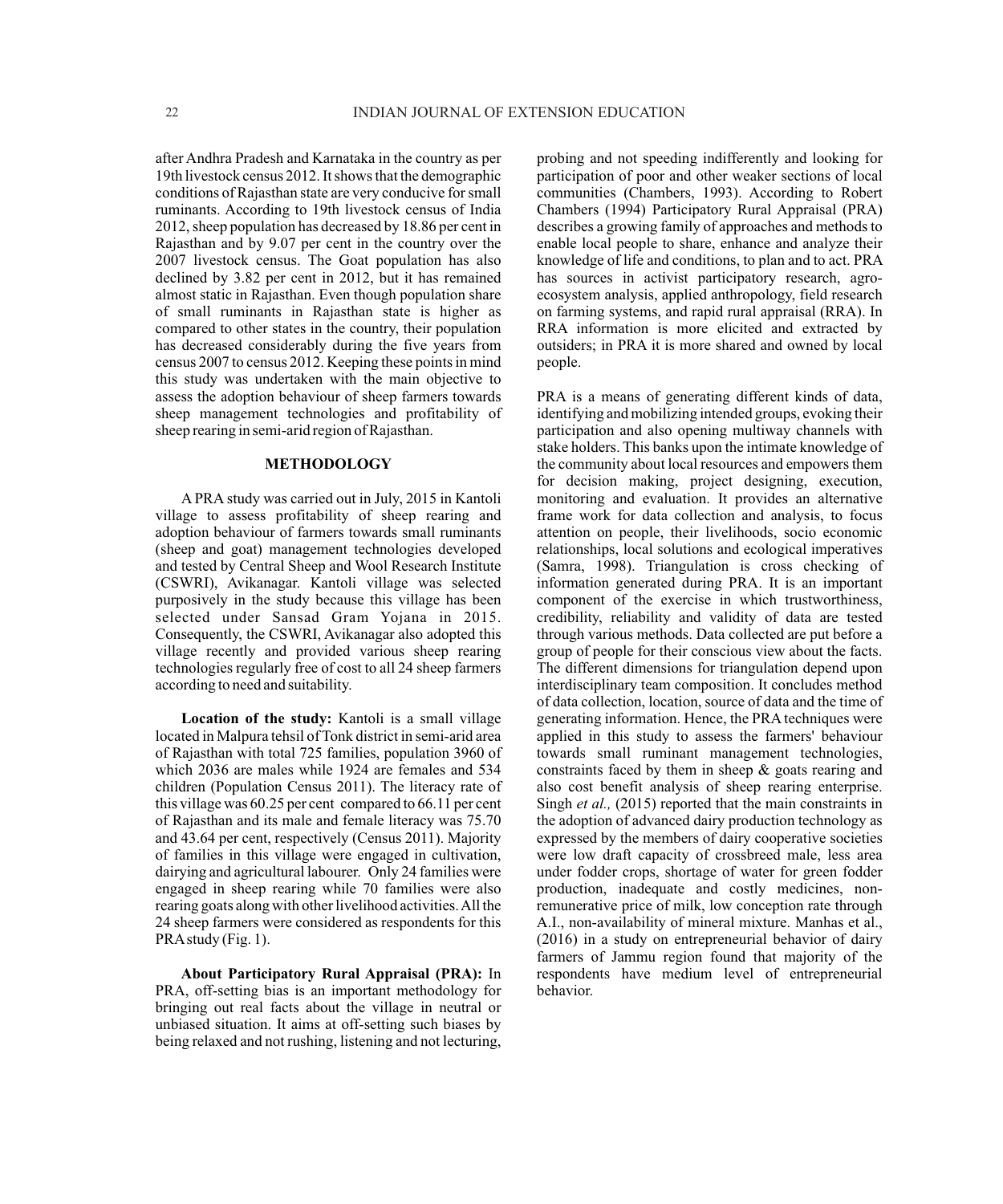# **RESULTS AND DISCUSSION**

### **Adoption of small ruminant technologies tested and developed by CSWRI**

Adoption or acceptance of a new idea is not a unit act but a complex process involving a sequence of thoughts and actions. Usually decisions are made after multiple contacts over a period of time with various communication channels (Reddy, 1987). Adoption behaviour varies from person to person according to their knowledge and understandings. Some people in rural villages adopt innovations immediately but some people are slow to adopt innovations. Some people accept innovations and put them into practices quickly, while some others are slow to put innovations in practice. Adoption of innovations also depends on felt needs of the ultimate user (Bagdi, *et al.* 2001). Data presented in table 1 show that all the sheep farmers in Kantoli village were fully aware about the importance of vaccinations and all the sheep farmers had adopted Enterotoxaemia (ET), Sheep pox, PPR and FMD vaccination. Deworming practice was also adopted by all the sheep farmers. Fifty per cent farmers were adopting supplementary concentrate and green fodder feeding of ewes during pregnancy and early lactation and also in scarcity period like summer for proper growth and development of lambs and ewes resulting in better production and income from ewes. The improved technologies developed by CSWRI, Avikanagar like indigenous intra-vaginal sponge technology for oestrus induction and synchronization, fat lamb technology for maximizing mutton production, milk replacer, mineral mixture etc. were not adopted by sheep farmers in Kantoli village due to unawareness or nonavailability. It was, revealed that farmers were more aware about vaccination and health technologies and less aware about other emerging technologies like oestrus synchronization, Artificial Insemination (AI) and feeds due to lack of contact by sheep farmers with CSWRI in past.

**Table 1: Adoption of different small ruminant management technologies by sheep farmers of Kantoli village** 

| <b>Name of Technologies</b>     | <b>Number of farmers</b><br>adopting technology in<br>Kantoli village (n=24) | <b>Percent of farmers</b><br>adopting technology |
|---------------------------------|------------------------------------------------------------------------------|--------------------------------------------------|
| Enterotoxaemia (ET) vaccination | 24                                                                           | 100.00                                           |
| Sheep pox vaccination           | 24                                                                           | 100.00                                           |
| PPR vaccination                 | 24                                                                           | 100.00                                           |
| <b>FMD</b> vaccination          | 24                                                                           | 100.00                                           |
| Deworming practice.             | 24                                                                           | 100.00                                           |
| Concentrate feeding             | 15                                                                           | 62.20                                            |
| Green fodder feeding            | 12                                                                           | 50.00                                            |

### **Adoption and preference of small ruminant breeds by farmers**

The table 2 showed that majority (83.3%) of farmers were rearing Kheri breed of sheep, while 16.6 per cent Malpura and none of farmer were rearing Patanwadi sheep. Majority (91.6%) of farmers wanted to replace Kheri and adopt Patanwadi sheep and only 8.3 per cent farmers desired to adopt Malpura sheep. This might be due to the fact that Patanwadi animals are heavier, fetch higher price, has higher milk yield and thrive well in the semi-arid regions. Among goats, Sirohi breed was most popular and farmers wanted to continue with this breed due to its good demand for meat, milk and survivability.

**Table 2: Adoption and preference of different small ruminants breeds by sheep farmers of Kantoli village**

| Name of<br>breed | Number of<br>farmers adopted<br>$(N=24)$ | Per cent of<br>farmers<br>adopting | Number of<br>farmers want<br>to adopt the<br>breed | Per cent of<br>farmers<br>preferred to<br>adopt the breed |  |
|------------------|------------------------------------------|------------------------------------|----------------------------------------------------|-----------------------------------------------------------|--|
| <b>Sheep</b>     |                                          |                                    |                                                    |                                                           |  |
| Malpura          | 4                                        | 16.6                               | $\overline{2}$                                     | 8.3                                                       |  |
| Kheri            | 20                                       | 83.3                               | $\theta$                                           | $\mathbf{0}$                                              |  |
| Patanwadi        | $\theta$                                 | $\mathbf{0}$                       | 22                                                 | 91.6                                                      |  |
| Goat             |                                          |                                    |                                                    |                                                           |  |
| Sirohi           | 15                                       | 42.8                               | 35                                                 | 100                                                       |  |
| $(N=35)$         |                                          |                                    |                                                    |                                                           |  |
| Local breed      | 20                                       | 57.1                               | $\theta$                                           | $\mathbf{0}$                                              |  |

### **Matrix ranking of important sheep management technologies as perceived by farmers**

The data regarding matrix ranking of most needed important sheep management technologies are presented in table 3. The farmers of Kantoli village preferred prevention of abortion in sheep and ranked it first most needed important technology with 88.8 intensity score. The second ranked technology was fodder availability for sheep, which was preferred by famers with 77.7 per cent intensity score. Shed technology and trough for sheep drinking water were third and fourth important technologies needed with 66.6 per cent of intensity scores for each. Sponge technology for oestrus induction and synchronization in sheep was considered fifth important technology by farmers with 55.5 intensity score. Other important technologies like Patanwadi breed ram, Artificial Insemination (AI), feed trough, ET and small pox vaccination were preferred less number of farmers with less than 50 per cent intensity score. It might be due to that the majority of sheep farmers were adopting natural matting with ram for breeding of ewes because of unawareness or non-availability of sponge and AI technologies in the village. They were also vaccinating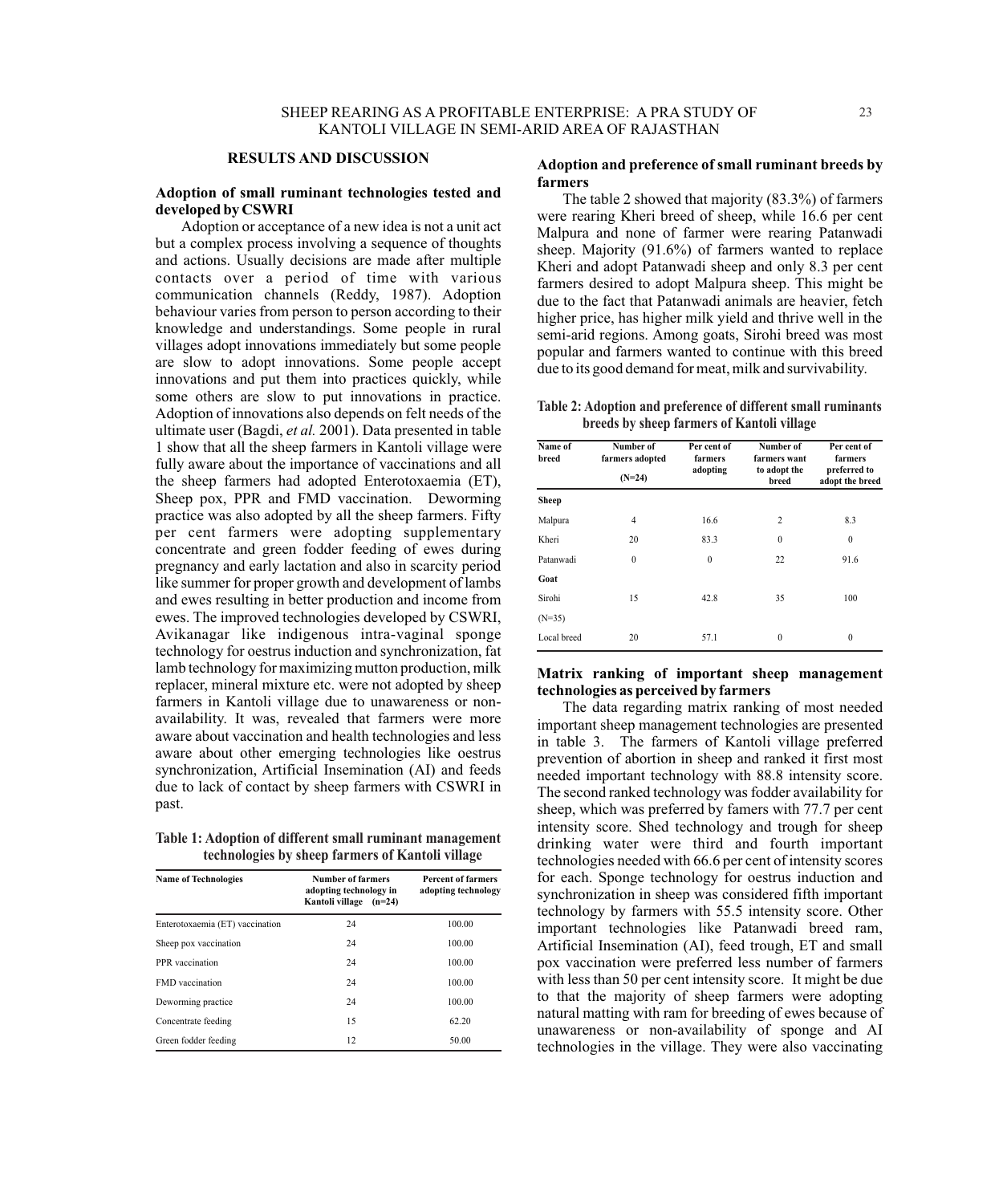their flock against ET and small pox diseases regularly by own efforts. It could be thus concluded that majority of farmers show more concern for prevention of abortion in sheep, fodder availability for sheep and development of infrastructures like shed and trough for feed & drinking water for sheep.

**Table 3: Need based important sheep rearing technologies as perceived by sheep farmers of Kantoli village**

| Technology                                             | T1 | <b>T2</b> | T3             | <b>T4</b>      | T <sub>5</sub> | T6             | T7 | T8             | T9             | <b>T10</b>      | No. of<br>times<br>preferred | <b>Intensity Rank</b><br>score % | of<br>Prefe<br>rence |
|--------------------------------------------------------|----|-----------|----------------|----------------|----------------|----------------|----|----------------|----------------|-----------------|------------------------------|----------------------------------|----------------------|
| Patanwadi<br>breed ram<br>(T1)                         |    | T1        | T1             | T <sub>4</sub> | T <sub>5</sub> | T1             | T1 | T <sub>8</sub> | T <sub>9</sub> | T10             | $\overline{4}$               | 44.4                             | VI                   |
| Feed trough<br>(T2)                                    |    | ٠         | T <sub>3</sub> | T <sub>4</sub> | T <sub>2</sub> | T <sub>2</sub> | T7 | T <sub>8</sub> | T <sub>2</sub> | T <sub>10</sub> | 3                            | 33.3                             | VIII                 |
| AI(T3)                                                 |    |           |                | T <sub>4</sub> | T3             | T <sub>3</sub> | T7 | T <sub>3</sub> | T9             | T10             | $\overline{4}$               | 44.4                             | VII                  |
| Sponge (T4)                                            |    |           |                | ÷,             | T <sub>4</sub> | T <sub>4</sub> | T7 | T <sub>8</sub> | T <sub>9</sub> | T10             | 5                            | 55.5                             | V                    |
| ET<br>Vaccination<br>(T5)                              |    |           |                |                | $\overline{a}$ | T <sub>5</sub> | T7 | T <sub>8</sub> | T <sub>9</sub> | T <sub>10</sub> | $\overline{2}$               | 22.2                             | IX                   |
| Sheep pox<br>vaccination<br>(T6)                       |    |           |                |                |                |                | T7 | T <sub>8</sub> | T <sub>9</sub> | T <sub>10</sub> | $\boldsymbol{0}$             | $\mathbf{0}$                     | X                    |
| Fodder<br>availability<br>(T7)                         |    |           |                |                |                |                | ٠  | T7             | T <sub>9</sub> | T7              | $\overline{7}$               | 77.7                             | $\mathbf{H}$         |
| Shed<br>availability<br>(T8)                           |    |           |                |                |                |                |    |                | T8             | T10             | 6                            | 66.6                             | III                  |
| Drinking<br>water trough                               |    |           |                |                |                |                |    |                |                | T10             | 6                            | 66.6                             | IV                   |
| (T9)<br>Prevention<br>of abortion<br>in sheep<br>(T10) |    |           |                |                |                |                |    |                |                |                 | 8                            | 88.8                             | I                    |

## **Matrix ranking of constraints faced by farmers in sheep and goat rearing**

Matrix ranking is a simple way to compare constraints with each other and give scores how many time one constraint preferred by respondents. This exercise helps to prioritize the problems and needs of a village or a community. Matrix ranking was done to prioritize the constraints faced by sheep farmers of Kantoli village in sheep rearing (Table 4). All the farmers perceived that Vilayati Babul or Kikar (Prosopis juliflora) is the biggest constraint in the area in sheep rearing. It might be due to that it causes many hazards to sheep like spine of Kikar pierced in feet of sheep while grazing and causes serious problem to sheep, grasses doesn't grow under Kikar, reduces grazing land etc. Lack of grazing land for sheep around the Kantoli village was the second most serious constraint considered by sheep farmers with 80 per cent of intensity index. No drinking water facility for sheep was considered third important problem by farmers of Kantoli village with 70 per cent intensity score. ET and lack of fodder availability in the village were considered fourth and fifth important constraints in sheep

rearing with 60 per cent of intensity index. Small pox was also considered important constraint in the area by sheep farmers with 50 per cent of intensity index value. Constraints like PPR, abortion in sheep and no trough facility for feed & water were also other constraints faced by them in sheep rearing but at low intensity score less than 50 per cent. FMD and Galsuja diseases were identified by farmers as constraints with no intensity index value. This study revealed that Kikar is hazardous to sheep. The sheep rearing facilities like lack of grazing land, no availability drinking water for sheep and lack of fodder are the most serious constraints of farmers in sheep rearing. ET and small pox diseases were also considered serious problems as compared to other technologies. This might be due to that the farmers are more aware about vaccination and other health issues and taking care themselves.

# **Table 4: Problems faced by sheep farmers in sheep rearing in Kantoli village**

| <b>Problems</b> | P <sub>1</sub> | <b>P2</b>      | P <sub>3</sub> | P <sub>4</sub> | <b>P5</b>      | P6             | P7             | P8             | P <sub>9</sub> | <b>P10</b>     | <b>P11</b>     | times<br>prefer score<br>-red | No. of Inten Rank<br>sity<br>$\%$ |              |
|-----------------|----------------|----------------|----------------|----------------|----------------|----------------|----------------|----------------|----------------|----------------|----------------|-------------------------------|-----------------------------------|--------------|
| FMD(P1)         |                | P <sub>2</sub> | P <sub>3</sub> | P <sub>4</sub> | P <sub>5</sub> | P6             | P7             | P8             | P <sub>9</sub> | P10            | P11            | $\theta$                      | $\bf{0}$                          | X            |
| Galsuja         |                |                | P <sub>3</sub> | P <sub>4</sub> | P <sub>5</sub> | P <sub>6</sub> | P7             | P8             | P <sub>9</sub> | P10            | P11            | $\theta$                      | $\mathbf{0}$                      | XI           |
| (Submandibular  |                |                |                |                |                |                |                |                |                |                |                |                               |                                   |              |
| edema) (P2)     |                |                |                |                |                |                |                |                |                |                |                |                               |                                   |              |
| ET(P3)          |                |                | ٠              | P <sub>3</sub> | P <sub>5</sub> | P6             | P7             | P8             | P <sub>3</sub> | P <sub>3</sub> | P <sub>3</sub> | 6                             | 60                                | IV           |
| Lack of fodder  |                |                |                | ä,             | P <sub>5</sub> | <b>P6</b>      | P <sub>4</sub> | <b>P4</b>      | P <sub>4</sub> | P <sub>4</sub> | P11            | 6                             | 60                                | V            |
| (P4)            |                |                |                |                |                |                |                |                |                |                |                |                               |                                   |              |
| Lack of grazing |                |                |                |                | ٠              | P6             | P <sub>5</sub> | P <sub>5</sub> | P <sub>5</sub> | P <sub>5</sub> | P <sub>5</sub> | 8                             | 80                                | $\mathbf{I}$ |
| land $(P5)$     |                |                |                |                |                |                |                |                |                |                |                |                               |                                   |              |
| Hazards due to  |                |                |                |                |                | ٠              | P6             | P <sub>6</sub> | P6             | P6             | P <sub>6</sub> | 10                            | 100                               | T            |
| Prosopis        |                |                |                |                |                |                |                |                |                |                |                |                               |                                   |              |
| juliflora (P6)  |                |                |                |                |                |                |                |                |                |                |                |                               |                                   |              |
| No drinking     |                |                |                |                |                |                | ä,             | P7             | P7             | P7             | P7             | $\overline{7}$                | 70                                | III          |
| water facility  |                |                |                |                |                |                |                |                |                |                |                |                               |                                   |              |
| for sheep (P7)  |                |                |                |                |                |                |                |                |                |                |                |                               |                                   |              |
| No trough for   |                |                |                |                |                |                |                |                | P <sub>9</sub> | P10            | P11            | 3                             | 30                                | IX           |
| feeding & water |                |                |                |                |                |                |                |                |                |                |                |                               |                                   |              |
| drinking $(P8)$ |                |                |                |                |                |                |                |                |                |                |                |                               |                                   |              |
| <b>PPR</b> (P9) |                |                |                |                |                |                |                |                | ٠              | P10            | P <sub>9</sub> | $\overline{4}$                | 40                                | VII          |
| Small pox (P10) |                |                |                |                |                |                |                |                |                | ٠              | P10            | 5                             | 50                                | VI           |
| Abortion in     |                |                |                |                |                |                |                |                |                |                |                | $\overline{4}$                | 40                                | <b>VIII</b>  |
| sheep (P11)     |                |                |                |                |                |                |                |                |                |                |                |                               |                                   |              |

## **Cost benefit analysis of sheep rearing enterprise in Kantoli village**

Cost benefit analysis of a flock of 50 sheeps with one ram was carried out with capital expenditure of  $\overline{\xi}387500/$ - as a cost of 50 ewes, one ram, shed & trough and operational & maintenance cost  $\overline{\xi}$ 128850/- for medicine and labour charges of one person as shepherd for a year as per the data provided by sheep farmers of Kantoli village during PRA exercise (Table 5). Net Present Value (NPV) was found positive at 12 per cent discount factor. Benefit cost ratio (B:C ratio) was